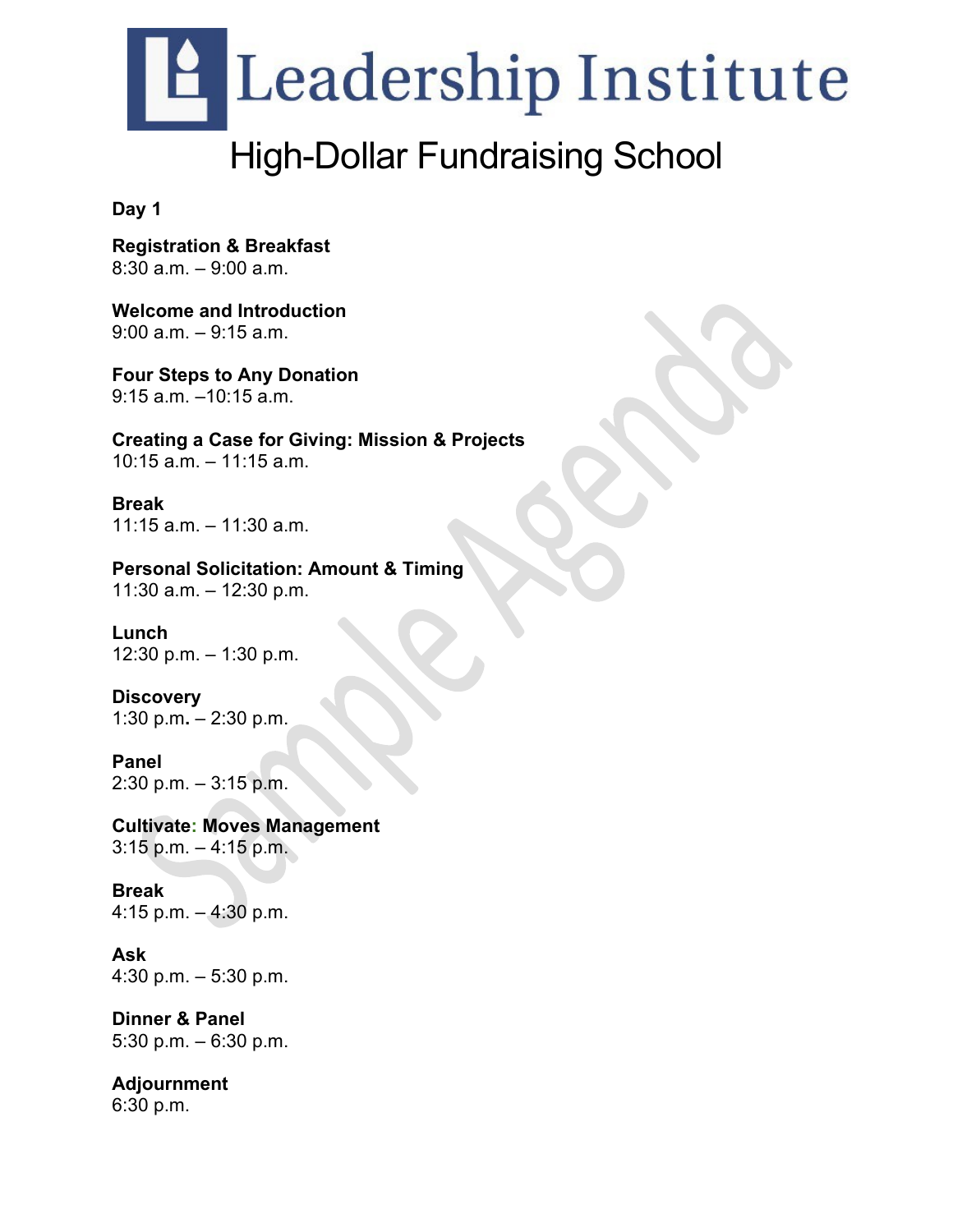## **A** Leadership Institute High-Dollar Fundraising School

#### **Day 2**

**Breakfast**  8:30 a.m. – 9:00 a.m.

**Fundraising Events** 9:00 a.m. – 10:00 a.m.

**Organizing Your Development Department** 10:00 a.m. – 10:45 a.m.

**Break** 10:45 a.m. – 11:00 a.m.

**Capital Campaigns** 11:00 a.m. – 12:00 p.m.

**Lunch** 12:00 p.m. – 1:30 p.m.

**Planned and Legacy Giving** 1:30 p.m. – 2:30 p.m.

**Break**  2:30 p.m. – 2:45 p.m.

**Stewardship: Care & Feeding** 2:45 p.m. – 3:30 p.m.

**Panel** 3:30 p.m. – 4:00 p.m.

**Adjournment**  4:00 p.m.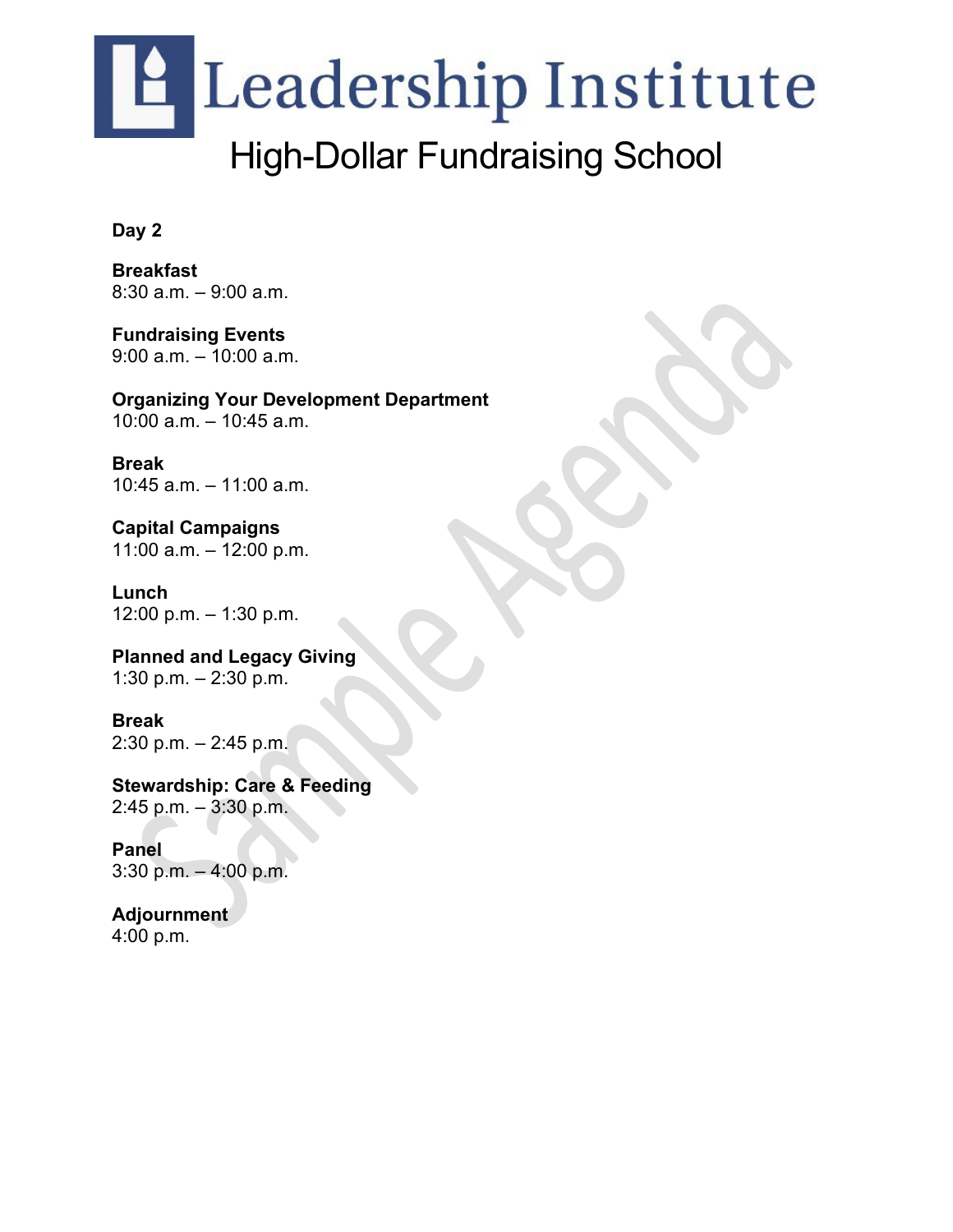

## Grant Writing Workshop

**Registration & Breakfast**  8:30 a.m. – 9:00 a.m.

**Welcome and Introductions** 9:00 a.m. – 9:15 a.m.

**Writing Grant Proposals** 9:15 p.m. – 10:30 p.m.

**Break** 10:30 a.m. – 10:45 p.m.

**The Research to Back it Up** 10:45 a.m. – 12:00 p.m.

**Panel & Lunch**  12:00 p.m. – 1:00 p.m.

**Adjournment**  1:00 p.m.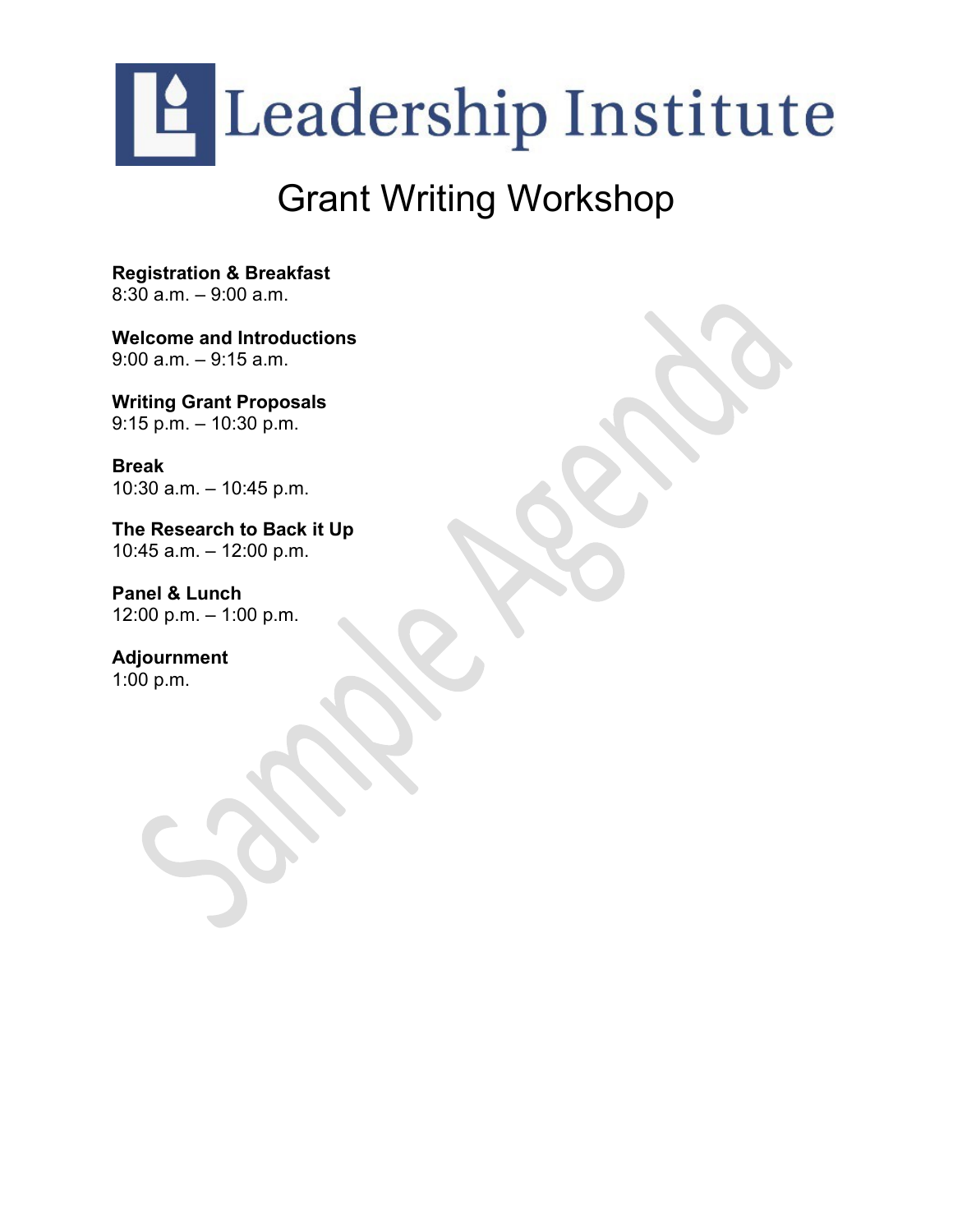

## Online Fundraising School

**Registration**  1:30 p.m. – 1:45 p.m.

**Welcome and Introductions**

1:45 p.m.  $-2:00$  p.m.

**Fundraising Digitally**

2:00 p.m. – 3:00 p.m.

#### **Digital Fundraising and Optimizing Analysis**

 $3:00$  p.m.  $-4:00$  p.m.

**Break** 4:00 p.m. – 4:15 p.m.

#### **Online Advertising**

4:15 p.m. – 5:00 p.m.

- Strategy for online advertising to raise funds
- Formats, terminology, and platforms for managing campaigns

#### **Panel & Dinner**

5:00 p.m. – 6:00 p.m.

**Adjournment**  6:00 p.m.